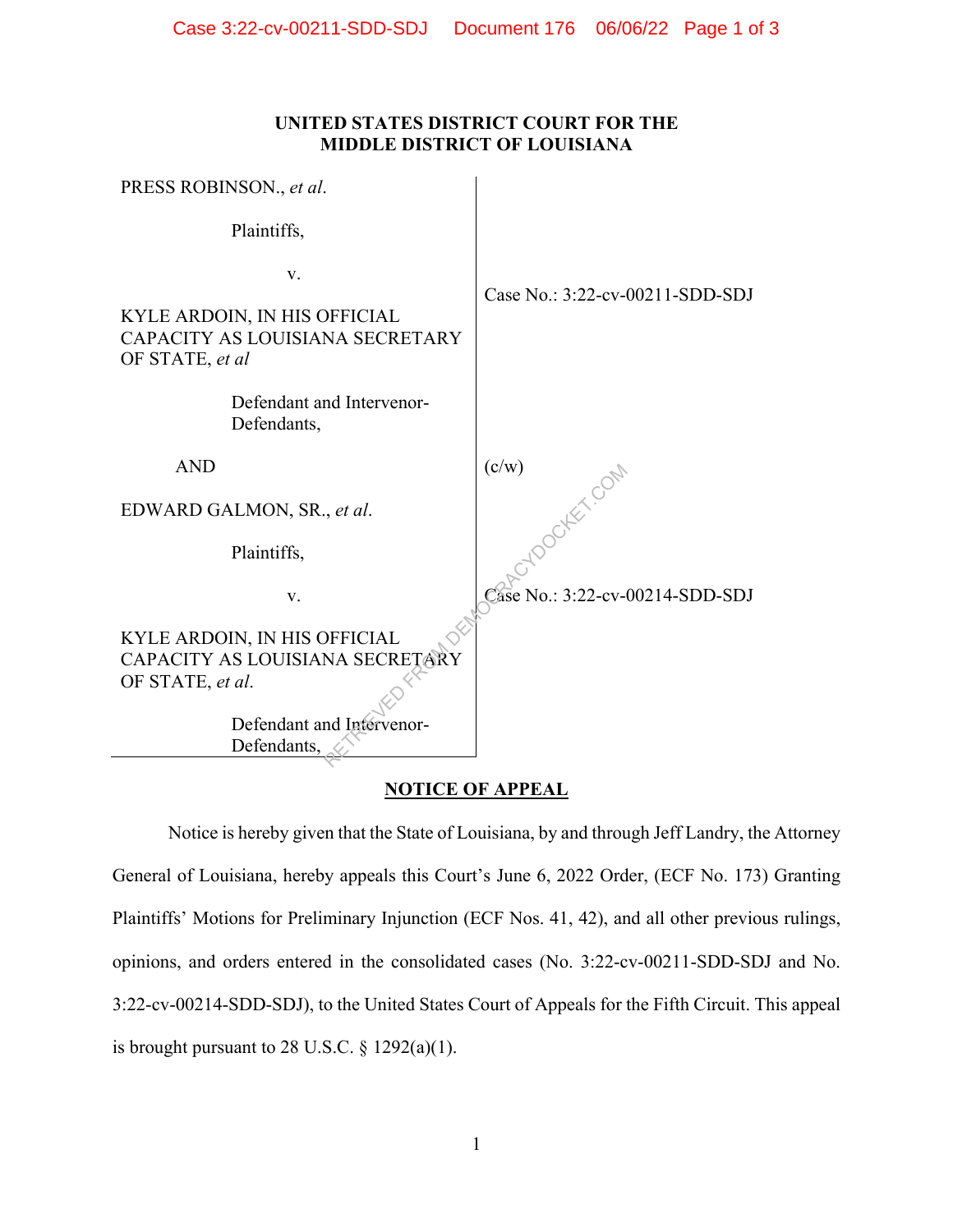Dated: June 6, 2022 Respectfully Submitted,

Jeff Landry Louisiana Attorney General

Jason B. Torchinsky (DC 976033 )\* Phillip M. Gordon (DC 1531277)\* Dallin B. Holt (VSB 97330)\* Holtzman Vogel Baran Torchinsky & Josefiak, PLLC 15405 John Marshall Highway Haymarket, VA 20169 (540) 341-8808 phone (540) 341-8809 fax jtorchinsky@holtzmanvogel.com pgordon@holtzmanvogel.com dholt@holtzmanvogel.com \*admitted *pro hac vice*

*/s/Angelique Duhon Freel* Elizabeth B. Murrill (LSBA No. 20685) Shae McPhee (LSBA No. 38565) Morgan Brungard (CO Bar No. 50265)\* Angelique Duhon Freel (LSBA No. 28561) Carey Tom Jones (LSBA No. 07474) Jeffrey M. Wale (LSBA No. 36070) Office of the Attorney General Louisiana Department of Justice 1885 N. Third St. Baton Rouge, LA 70804 (225) 326-6000 phone  $\binom{6}{5}$ (225) 326-6098 fax. murrille@ag.louisiana.gov freela@ag.louisiana.gov walej@ag.louisiana.gov jonescar@ag.louisiana.gov mcphees@ag.louisiana.gov brungardm@ag.louisiana.gov **RETRIEVED FROM DE** 

2